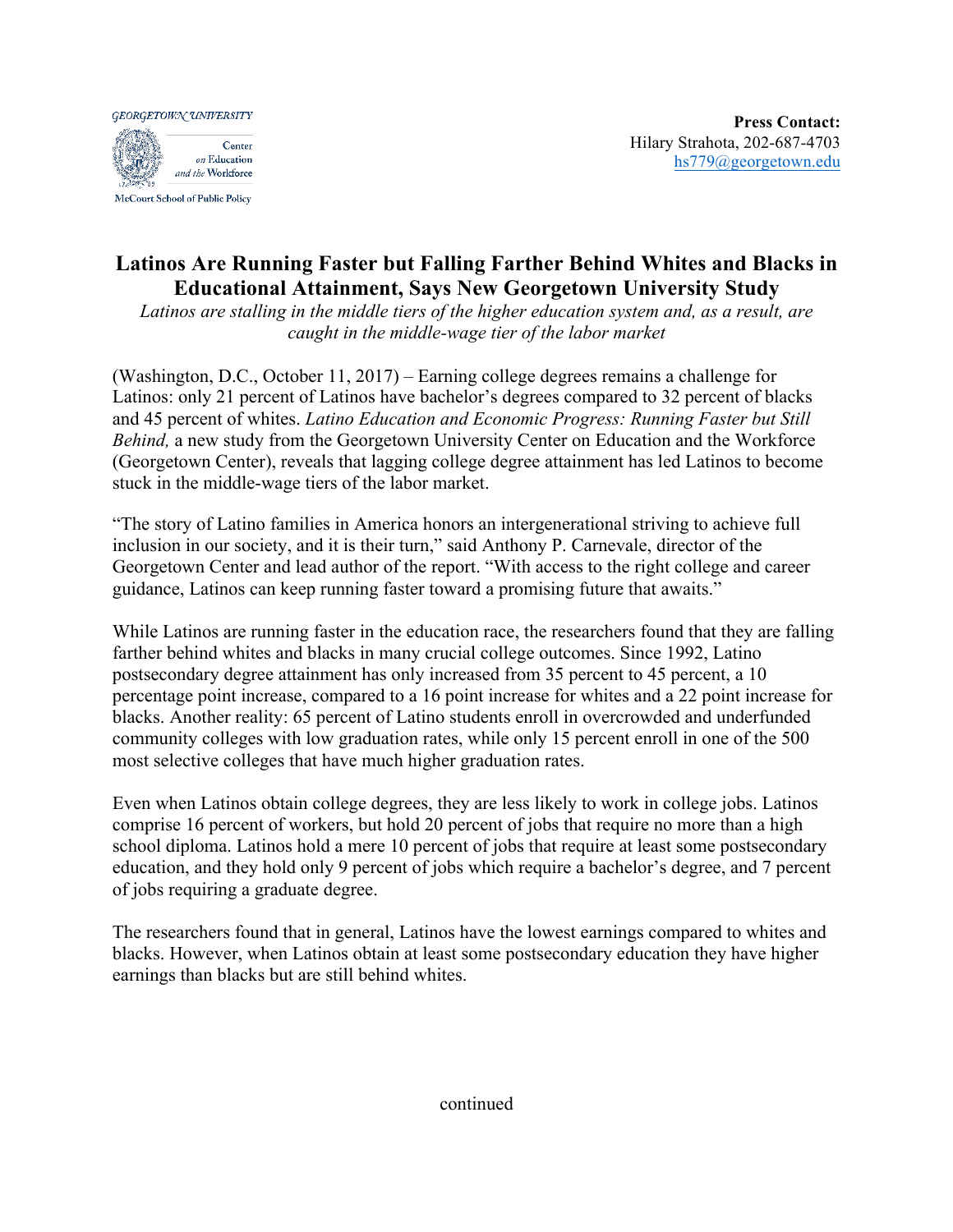Perhaps the most notable finding reveals that country of origin and English language ability are important sources of wage disparity between whites and Latinos, but they do not fully explain the white-Latino earnings gap. Ultimately, these unexplained differences are owed to differences in access to informal information networks, formal counseling, and other forms of social capital as well as lingering discrimination.

Among major demographic groups, Latina women are the lowest earning group in America. Latina women are typically in low-paying majors, and even when they are in high-paying majors they have lower earnings than Latino men. Latina women need to earn two additional degrees in order to have similar median earnings to white men, and are generally the lowest earning group in America. However, Latina women with bachelor's degrees outearn black women.

The good news is that, with the right support, Latinos are poised for a surge in educational and economic success. Latino high school graduation rates have improved the most since the 1990s compared to their white and black peers. Latino first-time enrollees at two- and four-year colleges and universities have also increased—by almost 250,000 students—while white enrollment has actually decreased. Latinos also have the highest completion rates in certificate programs (60 percent), compared to 47 percent for whites and 37 percent for blacks.

In the workforce, Latinos have made the most progress in getting good jobs that require some college but no BA. For Latinos with at least a bachelor's degree employed in high-wage occupations like those related to science, technology, mathematics, and engineering (STEM), race-based earnings gaps essentially vanish. Both whites and Latinos with either a bachelor's or graduate degree who work in STEM careers earn \$85,000 on average.

"Latino students often start at a disadvantage—many of their parents haven't gone to college," said Megan L. Fasules, co-author and research economist at the Georgetown Center. "These students may also have difficulty navigating the financial aid process, so it's imperative that we close the information gap."

Other key findings include:

- Latina women have higher completion rates compared to Latino men at every level of postsecondary education.
- While Latinos with high SAT/ACT test scores have similar rates of college enrollment as whites, 63 percent of these Latinos complete a degree or other credential compared to 78 percent of whites with similar test scores.
- Only 34 percent of foreign-born Latinos have some form of postsecondary education compared to 61 percent of native-born Latinos.
- Latinos who speak only English earn \$41,000 annually on average, which is lower than whites' earnings (\$50,000) but higher than blacks' earnings (\$38,000).

The full report, *Latino Education and Economic Progress: Running Faster but Still Behind*, is available online at cew.georgetown.edu/LatinosWorkforce.

continued